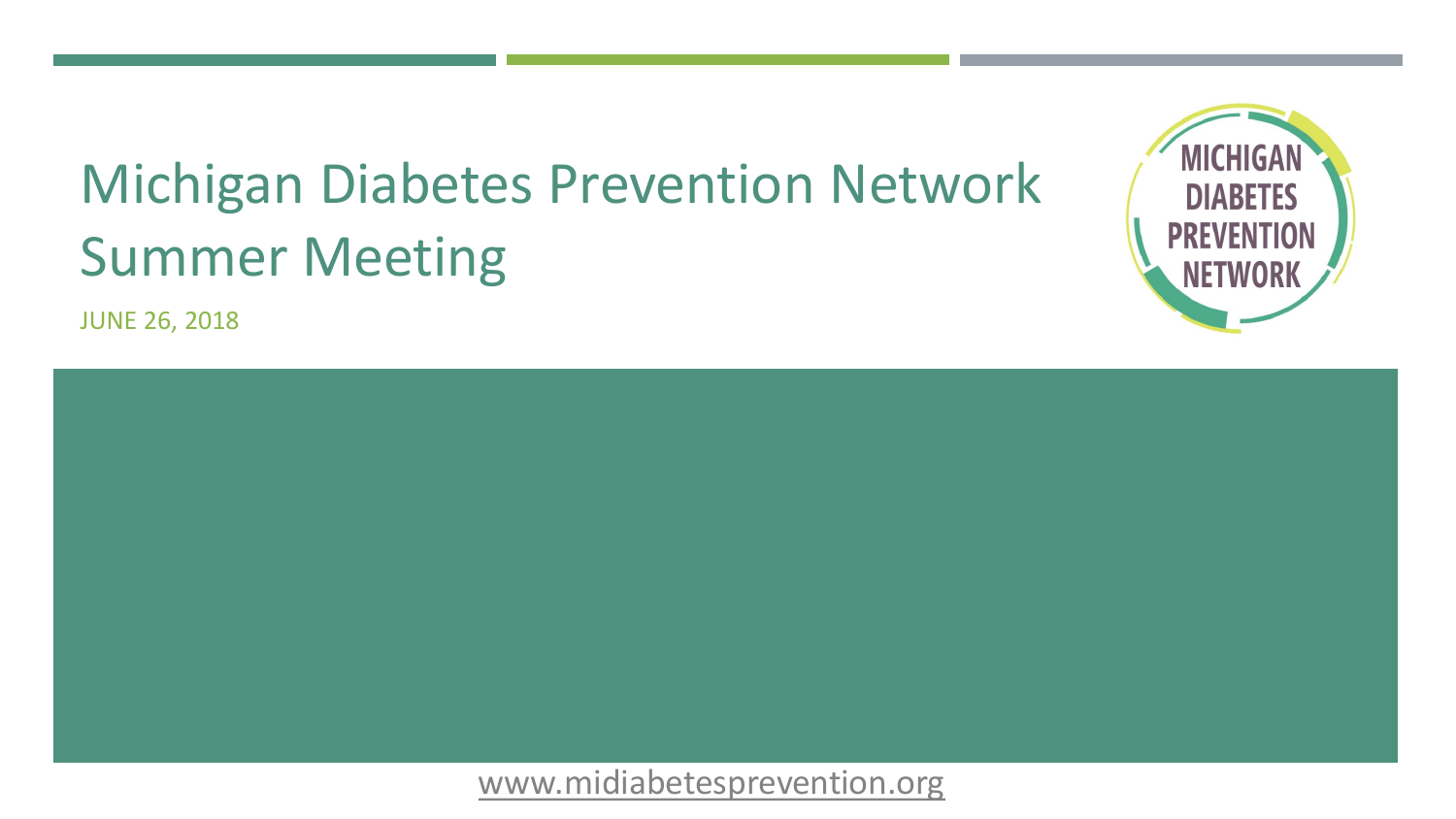### Welcome

- **Housekeeping**
- Agenda
- **Purpose & theme of today's meeting**
- **Materials on table at registration**

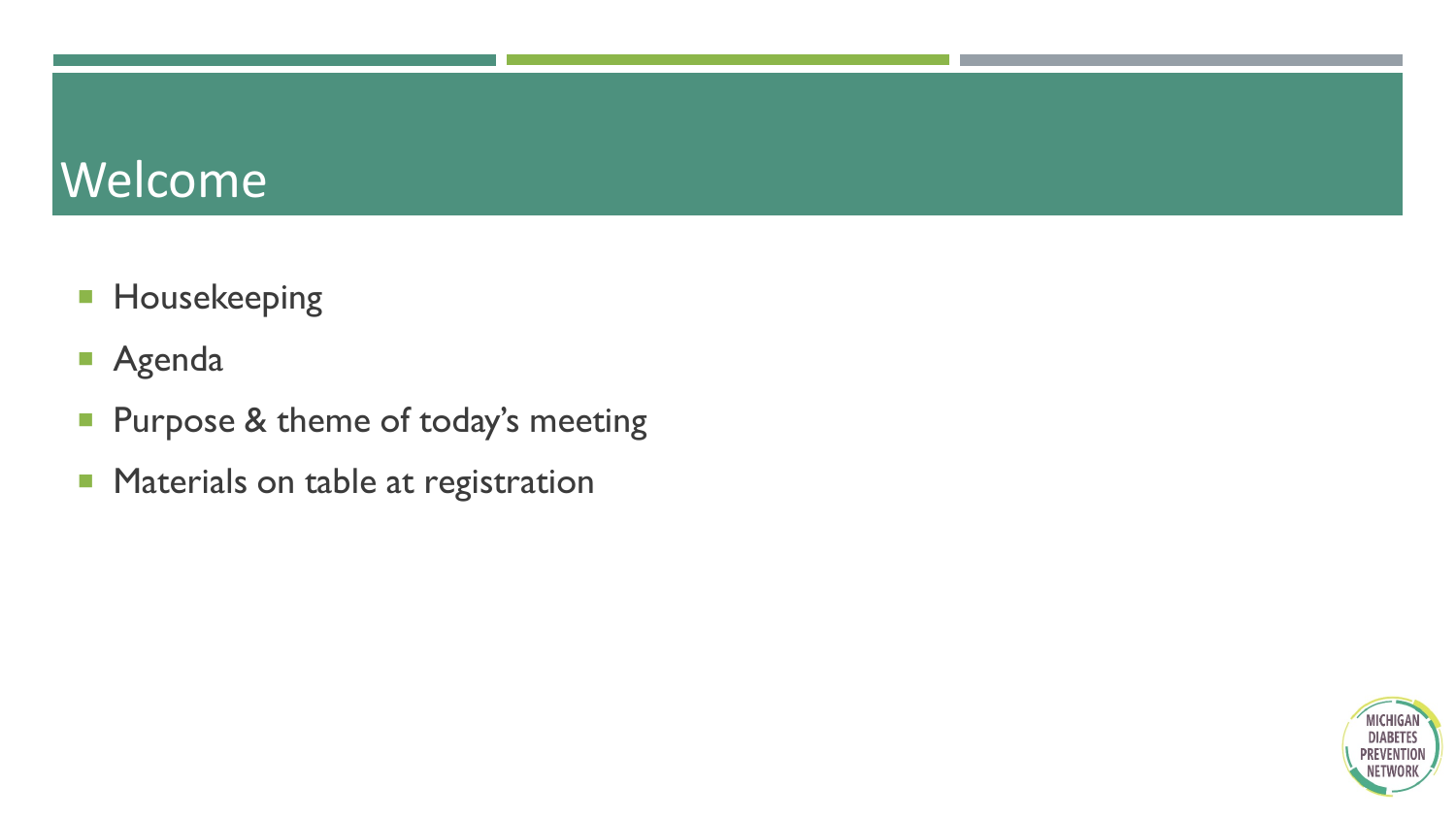#### **MDHHS Updates**

- Michigan Diabetes Prevention Action Plan Extension Strategic Planning July/August
- Media Campaign Update
- CDC NOFO Applications
- **Medicare DPP** https://innovation.cms.gov/initiatives/medicare-diabetes-preventionprogram/
- **CDC DPP Customer Service Center- Coming July 2018!** 
	- Hub for resources, training and technical assistance
	- **Designed for CDC recognized DPP providers**

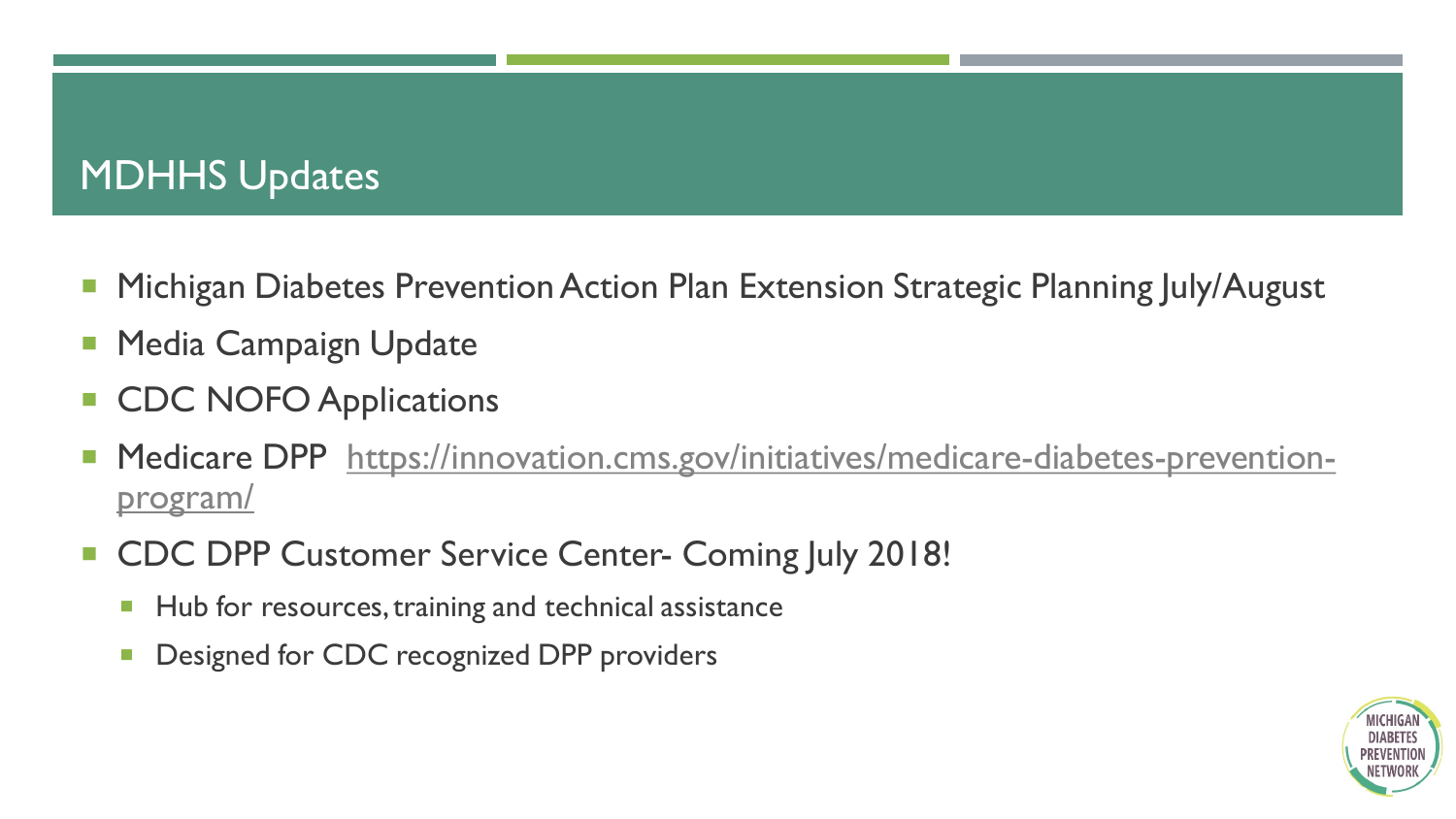#### DPP Referral Questions/Assessment Update

- **Purpose: Gather information on current referral capacity of DPP providers, potential future direction and** resources needed to build DPP provider capacity to respond to referrals and provide feedback.
- **Format: In person group discussion through regional DPP network meetings, or online survey** 
	- **Example questions:** 
		- *As a DPP provider, at a minimum, what information must be included in a referral? Choices: BMI, name, phone number, etc.*
		- What is your current method of receiving referrals and what is your preferred method? Choices: EHR, HIE, Paper, Fax, Email, Phone
- **Data Collected** 
	- **2** regional DPP groups (3 regional DPP groups are in process)
	- 4 survey responses on SurveyMonkey
- **Next Steps** 
	- **Compile results & Analyze**
	- **Share**
	- **Determine future direction**